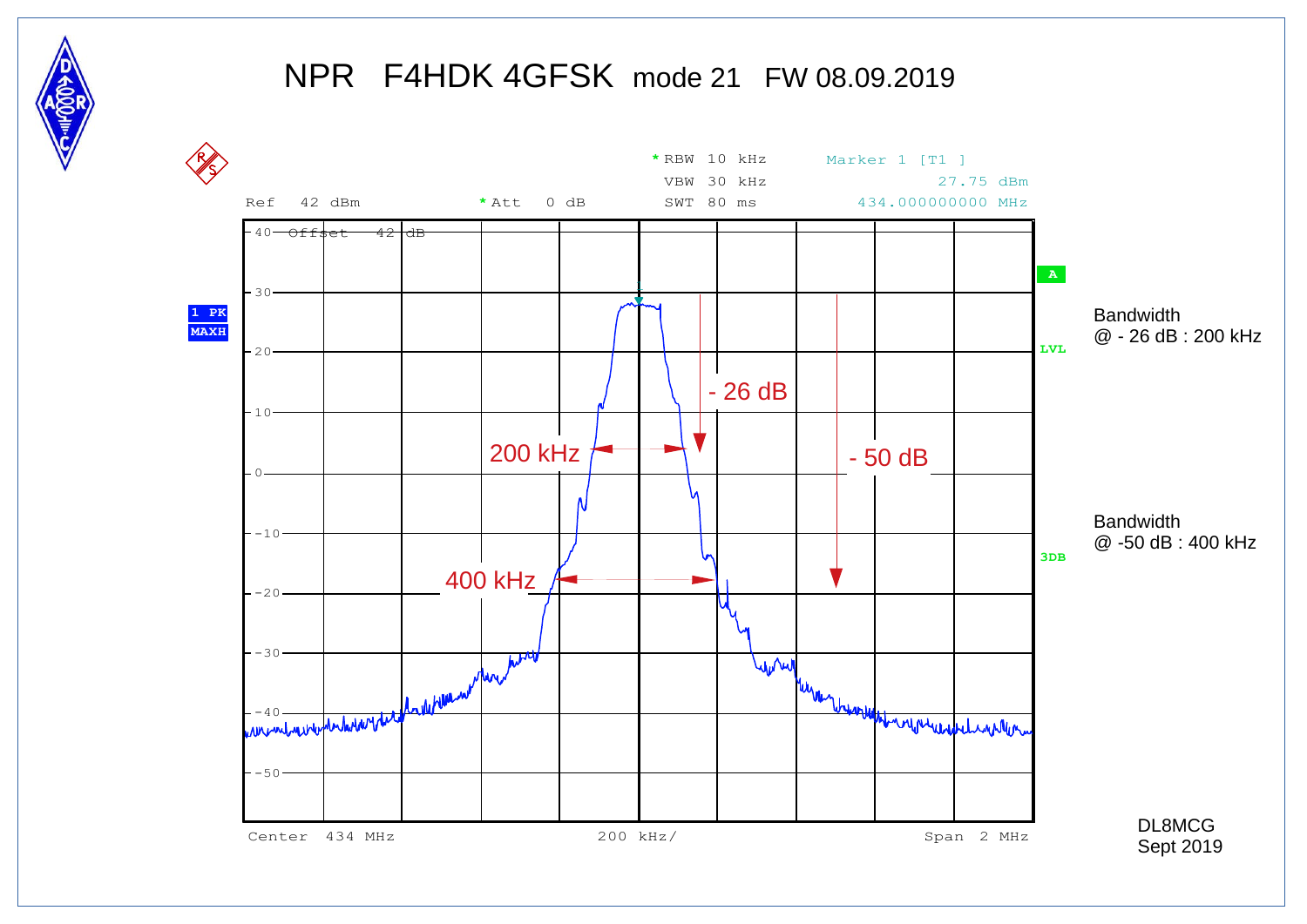

### NPR F4HDK 4GFSK with PA VR VP25 mode 21 FW 08.09.2019

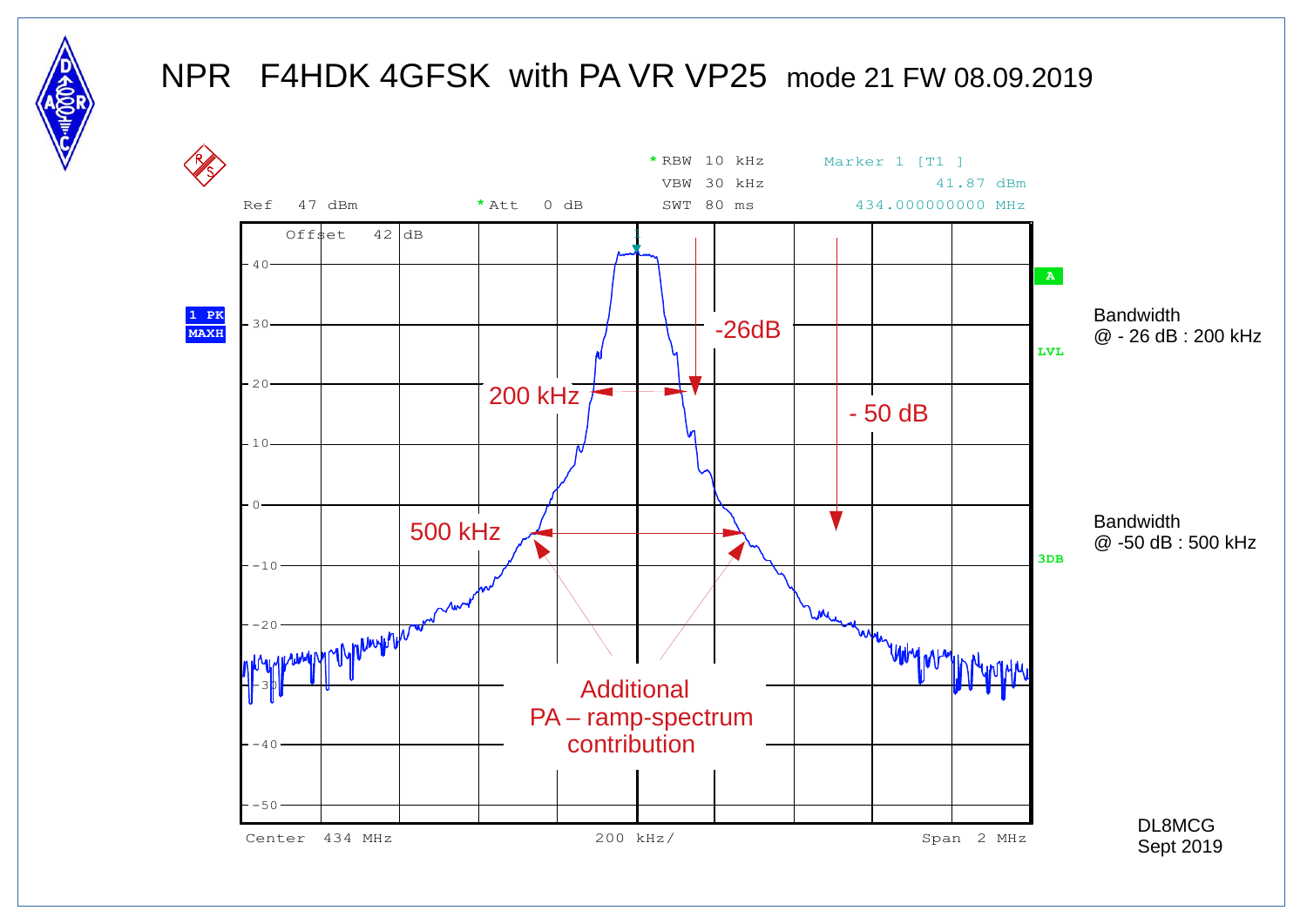

### NPR F4HDK 4GFSK demodulated 4-level-FSK mode 21 FW 08.09.2019



DL8MCG Sept 2019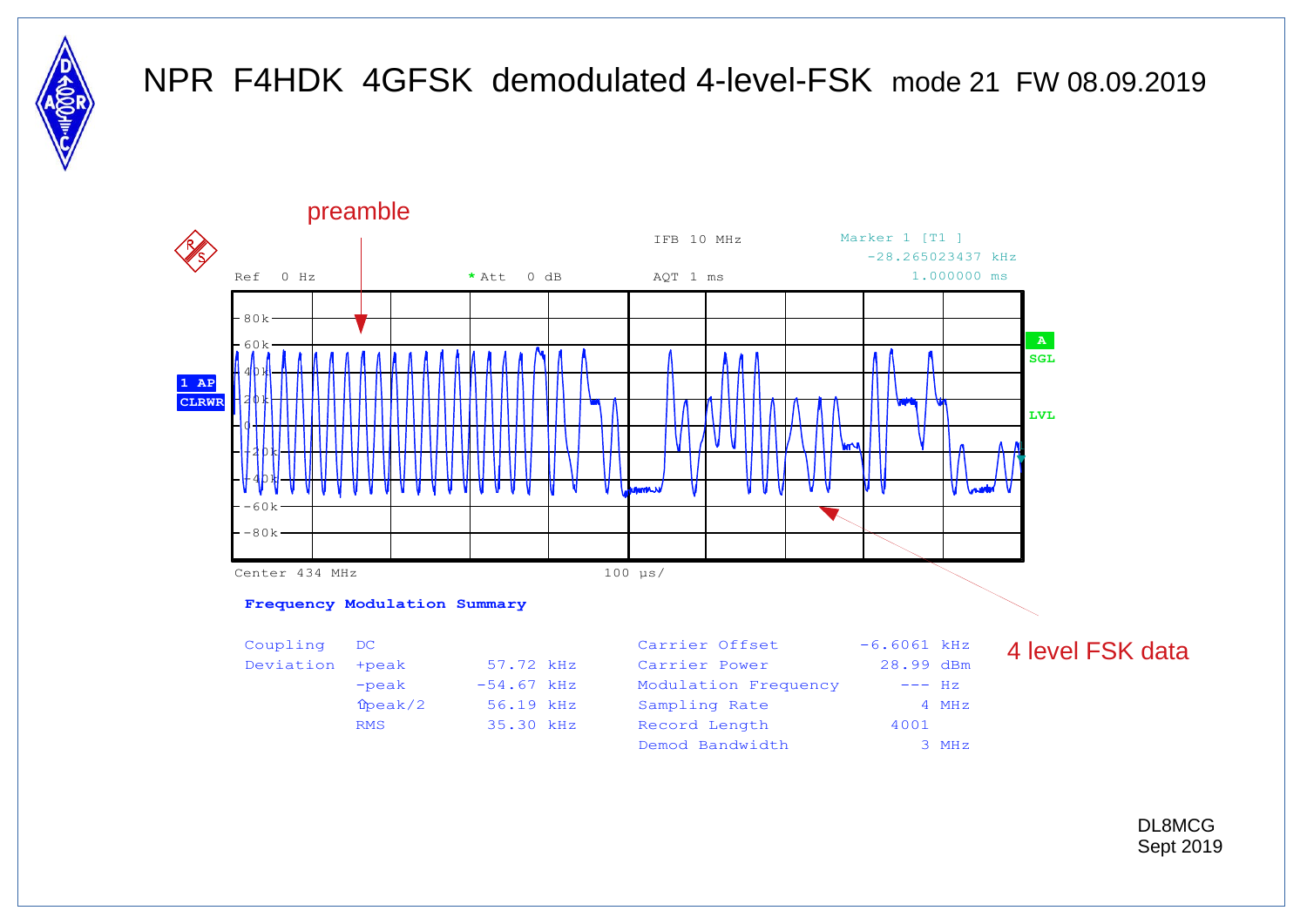

# NPR F4HDK 4GFSK harmonics of PA VR-VP25